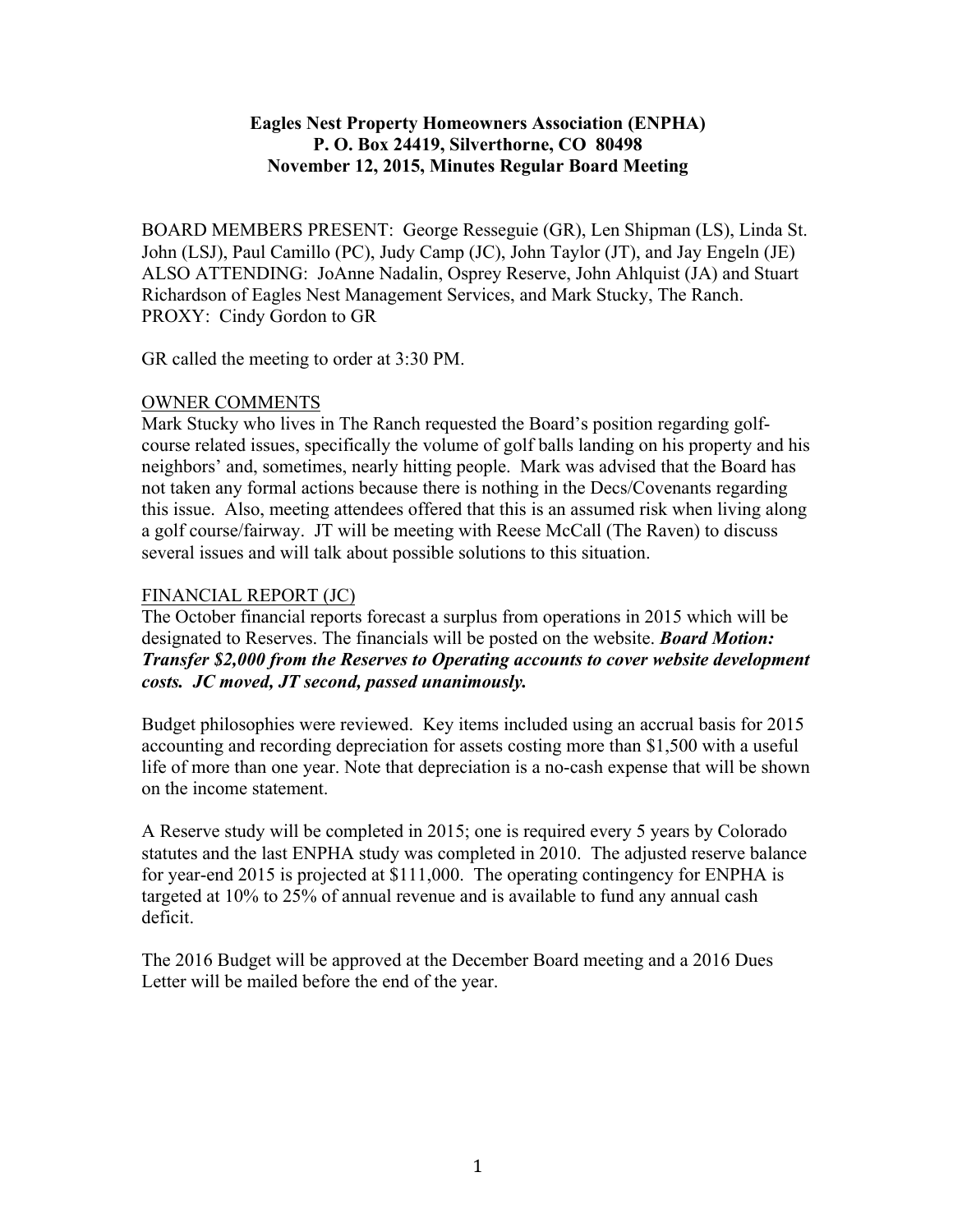## NOXIOUS WEED MITIGATION – 2015 WRAP-UP AND 2016 PLANS (JT)

JT was successful in obtaining a \$4,900 in grant funding from the State which covered the majority of the costs incurred; no owner whose property was sprayed by ENPHA will be billed. JT recommended the Board send letters to all ENPHA owners with a summary of the 2015 Mitigation program. The letters will be included in the 2016 Dues Letter.

The State Weed Coordinator advised that another grant program may be instituted in 2016. Based on the 2015 program timing, the grant package likely will need to be prepared in December.

## COMMUNITY CENTER RE-DESIGN (JE)

Alpen Haus Designs has provided an Estimate for renovating the interior of the Community Center. A possible added cost will be for bringing the building up to code during the renovation; PC will confirm. Board agreed that another two estimates will be required. JE will coordinate with PC and LSJ. Project funds of \$29,000 have been allocated for this project in 2016.

## SIGNAGE FOR PRIVATE DRIVES

LSJ is researching providing signage for all private drives in ENPHA. The signage will be designed consistent with fire department requirements. Project funds of \$2,000 have been allocated for this project in 2016.

## PRESERVATION OF "TWO CABINS" HISTORICAL SITE

The DRC will take steps to preserve the cabins in their present state. Going forward, consideration will be to add historical information and create a park-like setting.

# DEVELOPMENTS

The Verizon Cell Tower Proposal review continues. ENPHA is awaiting a site plan and drawings for a DRC review, and Verizon responses to unacceptable verbiage in a proposed Lease Agreement. Following completion of the Lease Agreement verbiage and DRC approval of the site plan, the Board will hold an open house for all ENPHA owners. Preferred timing is by year-end. The Board will make a "go/no-go" decision after the open house.

Silver Trout) – The Town of Silverthorne (TOS) is awaiting a response from the property developers regarding next steps for a June application. In the interim, ST will submit a proposal to the DRC to install fencing across the two entrances to the property.

# SUBASSOCIATION MEETING

The meeting was held on October 29 and six of 10 sub-associations were represented; two other presidents were out of town and could not attend. Topics discussed included the 2016 Grant Program (\$6,500 available), the 2015/2016 Noxious Weed Mitigation programs, the proposed Verizon Cell Tower, issues with Short-Term rental properties, and best practices for addressing properties that need maintenance.